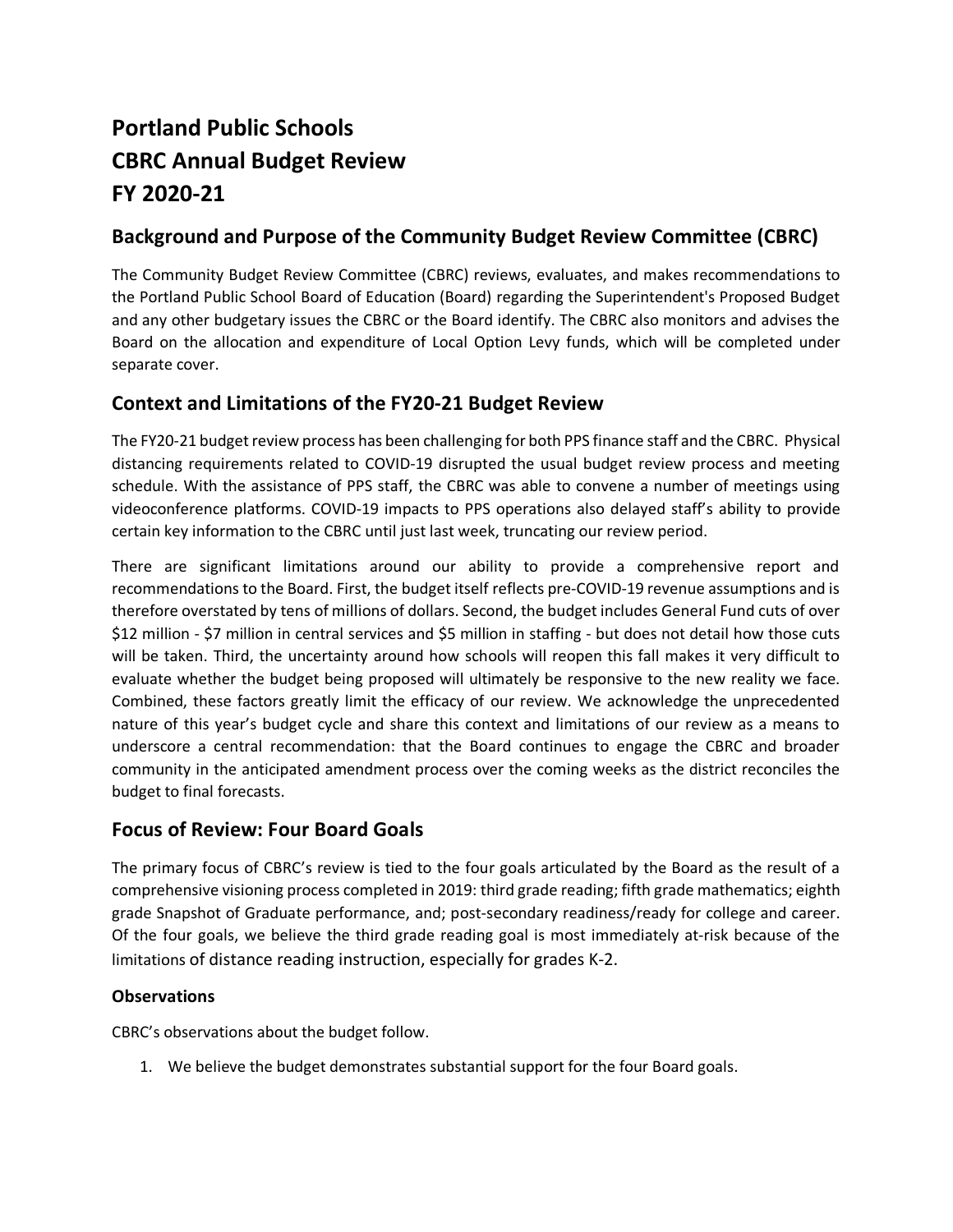- 2. We believe the Superintendent and Board are deeply committed to racial equity and social justice and that the Racial Equity and Social Justice (RESJ) lens has improved the District's focus on historically underserved students.
- 3. We believe the Board and Superintendent have overall crafted a budget that is squarely focused on investing in historically underserved students, and specifically Black and Native students. The investment of millions of dollars of Student Success Act funding in particular is key.
- 4. The equity allocation of 8% of the staffing model at targeted schools has held steady since FY16- 17. We continue to support this investment and approach, and note that the visibility in the Budget Book, Volume 2 (once updated with FY20-21 data) is a useful tool to demonstrate transparency to the community.
- 5. We acknowledge that the district, like others across the country, finds itself in the dire position of supporting the growing needs of students in the face of deep cuts to education as a result of the public health and economic impacts of COVID-19.
- 6. It is precisely for that reason the growing needs of students, particularly those most disparately impacted and who are more likely to be Black, Native, systems-involved, and/or experience housing and food insecurity --that we have concerns about proposed cuts to pre-COVID Student Investment Account investments in Multi-Tiered Systems of Support (MTSS) and school counselors. We are particularly concerned about the impact of not placing additional school counselors in K-5 and K- 8 schools that receive federal Title I funding and/or are identified based on low student performance for Comprehensive Support and Improvement (CSI).
- 7. We believe \$2 million in cuts to central services may be unsustainable. While we have no detail about how the cuts will be taken as of the drafting of this report, we note a history of PPS cuts to core support services that has resulted in uneven implementation and outcomes in schools.
- 8. Lastly, we recommend maintaining support for diagnostic assessments such as the MAP and adding student and school-wide measures of social and emotional learning supports to more nimbly and effectively understand students' needs and progress. Assessments alone won't result in increased support and outcome for students, and so we also call on PPS to make new resources available to increase educators' data literacy skills.

#### **Recommendations**

- 1. We recommend additional investment in K-3 literacy. While all students have been impacted by the limitations of distance learning, younger students in particular are often unable to self-direct. Estimated projections suggest students may lose up to 70% of typical learning gains in reading and 50% in math by next fall and these estimates are much starker for students in lower grades. States are shifting literacy policies to implement the science of reading. We know more resources are needed to assist Portland Public Schools if we are to stay on-track to meet our Board-adopted goal of 60% of third graders reading proficiently by the end of the 21-22 school year within this context.
- 2. We recommend that PPS continue to advocate for protecting and enhancing the K-12 budget for Oregon school districts. Class sizes, even net of Student Success Act investments, remain unacceptably high. The Oregon Department of Education Quality Education Model recommended funding level has still not been achieved. While the Student Success Act was a big step in the right direction, we note that overall investment in Oregon's students is still not adequate.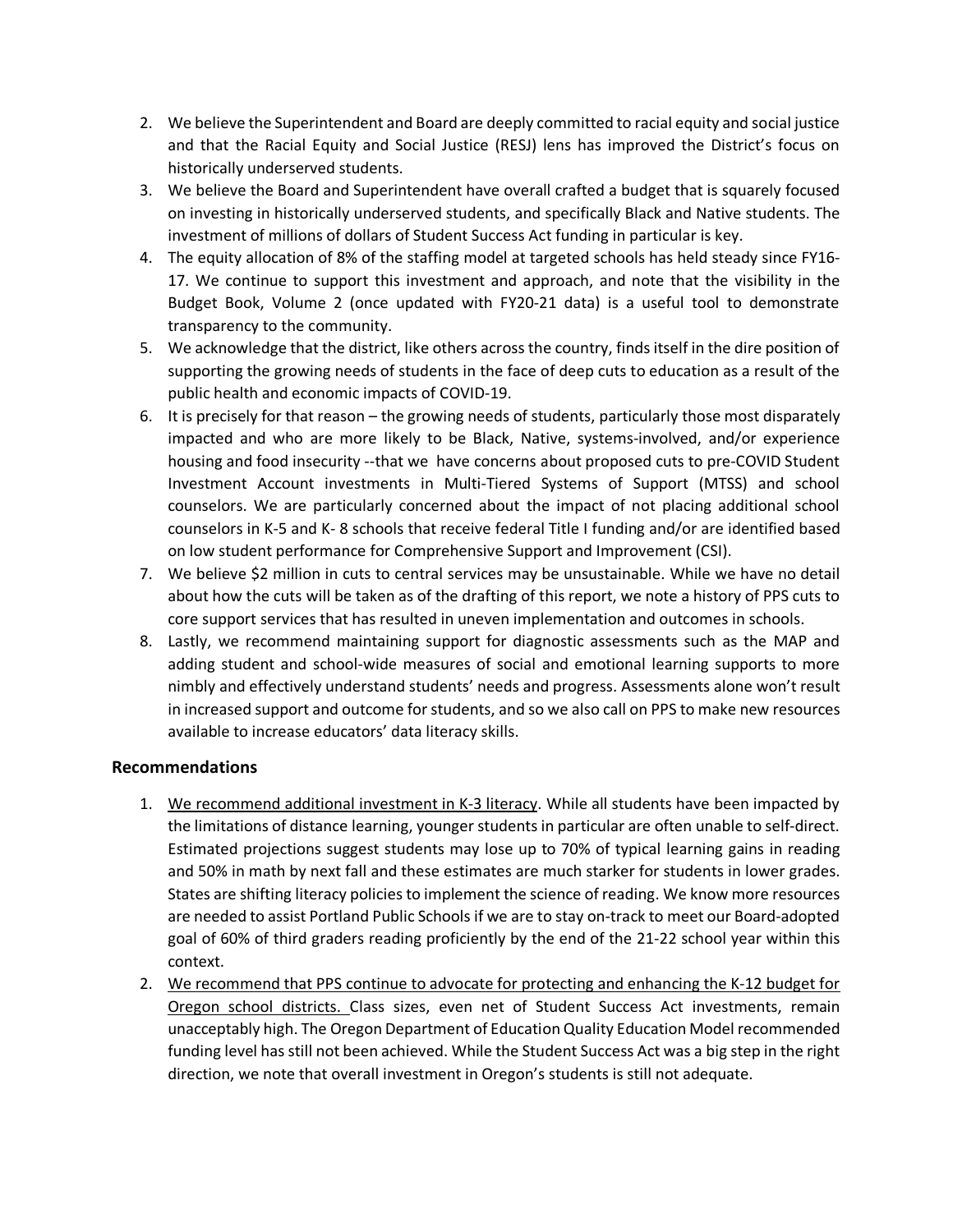- 3. We recommend that when clear guidance for opening schools is available, the Board revise the budget to address the new reality. The massive variation in distance learning by school and even grade-band within a school that students experienced this spring is unacceptable. If schools are allowed to open on a limited basis with low student density through, for example, block scheduling or hybrid/ blended learning, the districts' budget should reflect a move towards standardized approaches to distance learning and teacher training to support these new systems. These budget revisions should be operationalized through the RESJ framework to ensure blended learning offerings will not exacerbate inequities regardless of how instruction is delivered.
- 4. We recommend increased investment in recruiting, supporting, and retaining teachers of color even as the district faces budget constraints that could lead to teacher reductions in force (RIFs). We cannot afford to lose ground on early progress we've made; to be clear, our Black and Native students will stand to lose the most if we back off our commitments.
- 5. We recommend the district protect or increase funding for services to support students with disabilities (SWD). Next year, special education leaders and teachers will be challenged to provide supports within a continuum of teaching and learning models, distance and/or brick-and-mortar. It will be imperative that they have adequate funding to address critical decisions about whether to provide services in separate settings, how to support parents now responsible for more services at home, and the complication of following compliance.
- 6. We recommend the PPS Board continue to engage the CBRC for the very substantial budget amendments that are expected to come as the budget is reconciled to final forecasts.

## **Closing Remarks**

CBRC is deeply appreciative of Superintendent Guerrero's leadership and in particular his commitment to ensuring the needs of our district's most historically underserved students are prioritized during this challenging time. The fact is, we have a lot of work to do to meet our goals, including work to un-do decades of inequitable investments and systems that have served to protect white privilege at the expense of Black and Native students and families. We call on the Board to adopt a budget that reflects these commitments and keeps us on an urgent, focused path toward a more equitable and excellent system of schools even in the face of cuts or delays to our planned timeline. Our students cannot afford anything less.

CBRC respectfully submits this report to the PPS Board of Education:

Sara Kerr, Co-Chair Thomas Lannom, Co-Chair Tastonga Davis Roger Kirchner Jeff Lewis Judah McAuley Krystine McCants Brad Nelson Irina Phillips Christine Pitts Leesha Posey Betsy Salter Jennifer Samuels